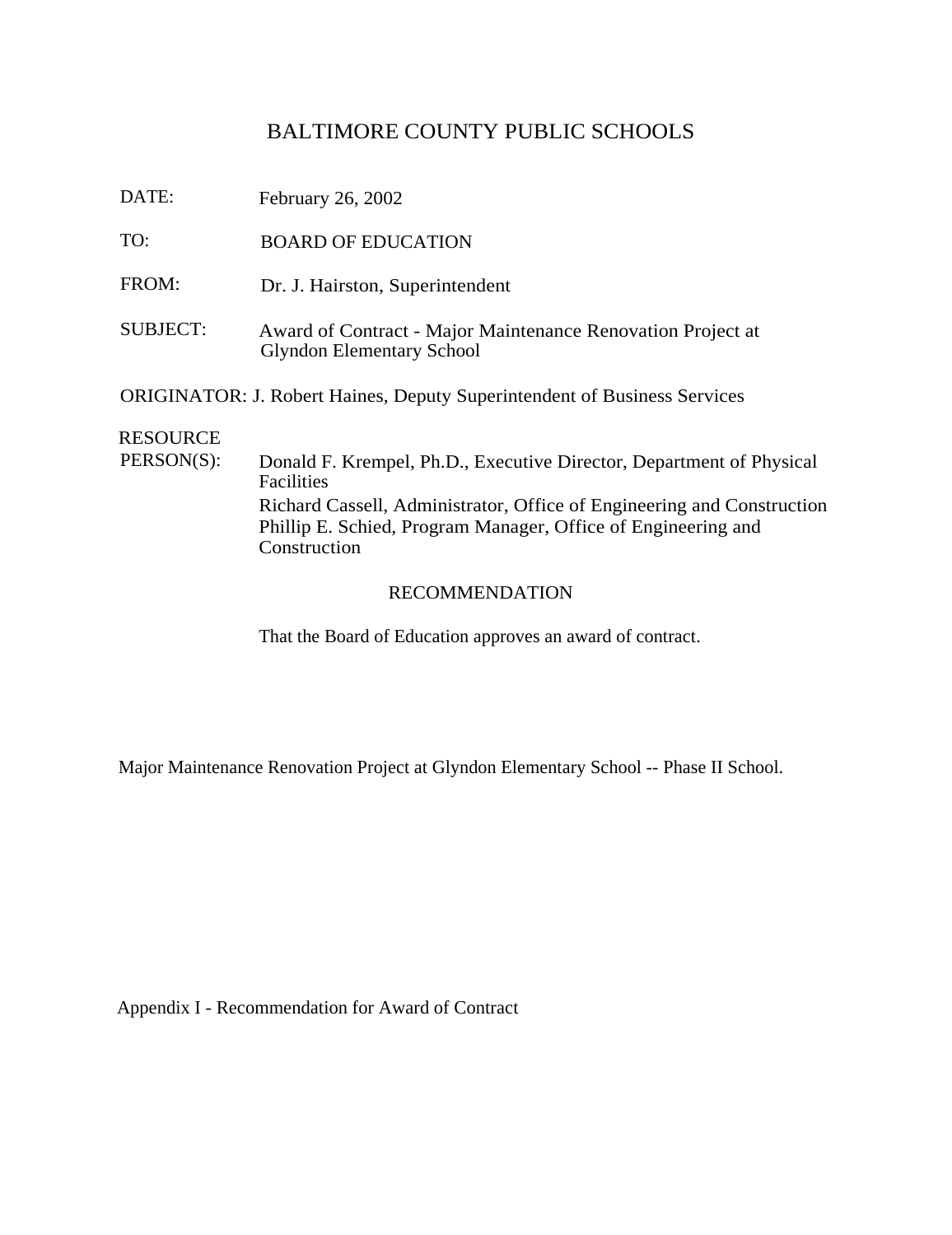#### Appendix I

### Recommendation for Award of Contract Major Maintenance Renovation Project - Glyndon Elementary School February 26, 2002

On February 12, 2002, four (4) bids were received for the Major Maintenance Renovations at Glyndon Elementary School, Bid #3DI-REN2-187B. This project consists of renovations and upgrades to the existing heating, electrical and plumbing systems at this school. A summary of the bids is attached. Based on the bids received, the Department of Physical Facilities recommends an award of contract to James W. Ancel, Inc., the lowest responsive bidder, in the amount of \$2,183,000.00.

At this time, we are also requesting a 5% Change Order Allocation in the amount of \$109,150.00 to cover any unforeseen conditions and minor changes to the contract, to be authorized and approved by the Building Committee in accordance with Board Policy.

Maintenance. Funding for this project is available from the Capital Budget Project #665 - Major

APPROVED:

br Donald F. Krempel, Ph.D.

Executive Director